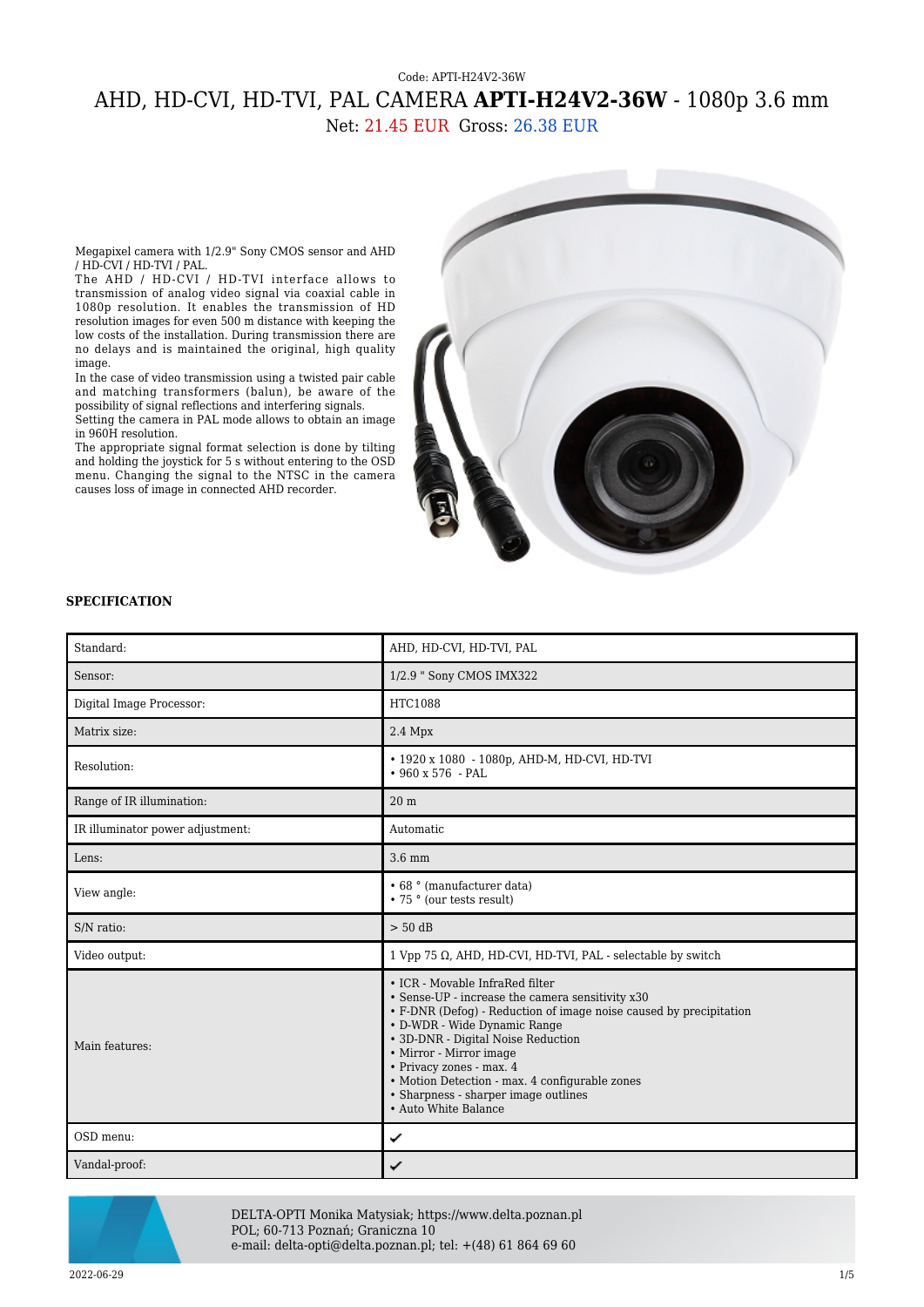| Power supply:          | 12 V DC / 300 mA        |
|------------------------|-------------------------|
| Power consumption:     | $\leq$ 3.6 W            |
| Housing:               | Dome - Metal            |
| "Index of Protection": | <b>IP66</b>             |
| Color:                 | White                   |
| Manufacturer / Brand:  | <b>APTI</b>             |
| Operation temp:        | $-20$ °C $\ldots$ 50 °C |
| Weight:                | $0.280$ kg              |
| Dimensions:            | Ø 93 x 69 mm            |
| Guarantee:             | 2 years                 |

## **PRESENTATION**

Camera is out from clamping ring (the OSD menu controller visible):



The appropriate signal format selection is done by tilting and holding the joystick for 5 s without entering to the OSD menu. Changing the signal to the NTSC in the camera causes loss of image in connected AHD recorder:

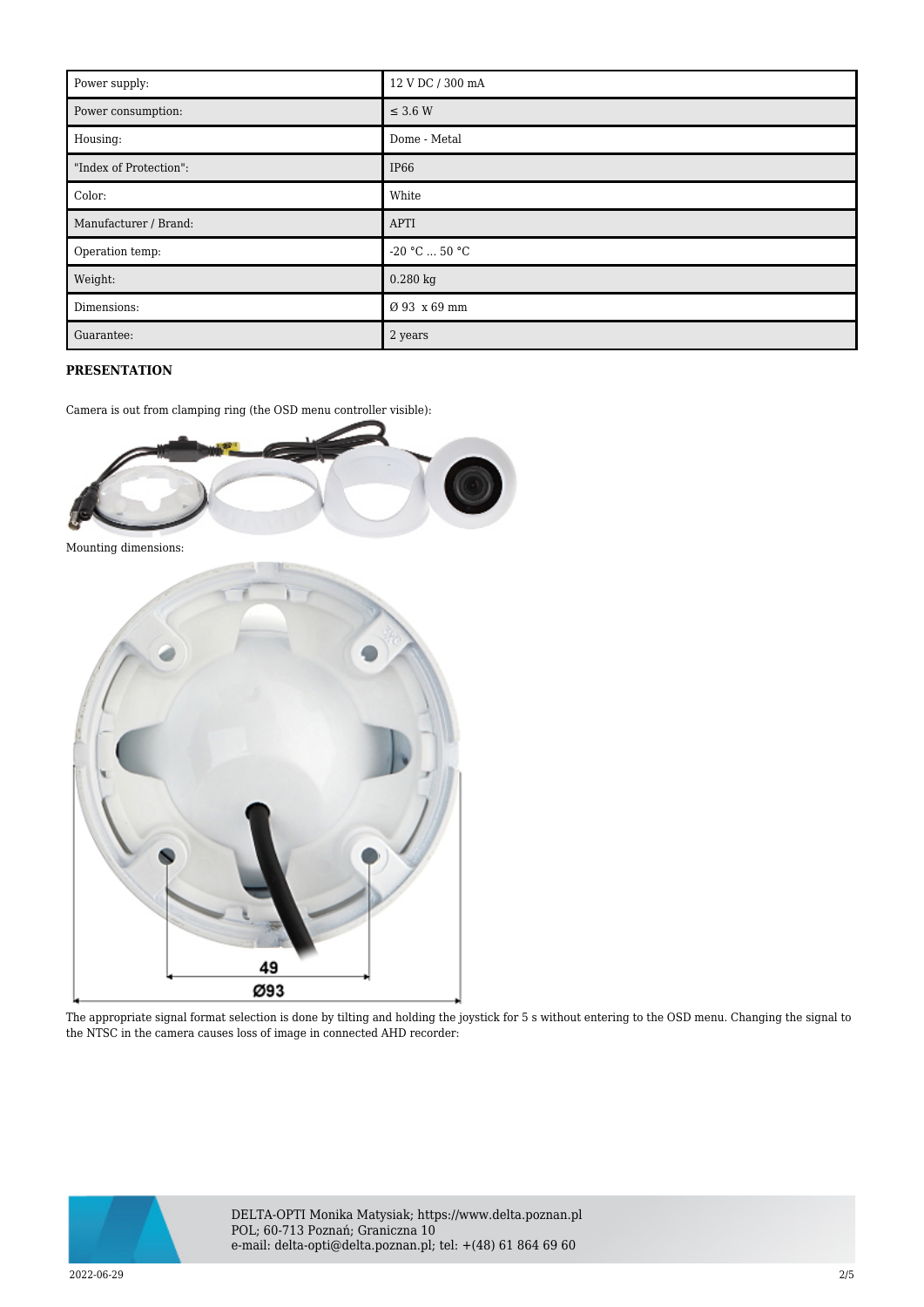

**OUR TESTS**

AHD:

Camera image at artificial illumination (about 30Lux):



Camera image at night conditions with internal built-in IR illuminator on:





DELTA-OPTI Monika Matysiak; https://www.delta.poznan.pl POL; 60-713 Poznań; Graniczna 10 e-mail: delta-opti@delta.poznan.pl; tel: +(48) 61 864 69 60

2022-06-29 3/5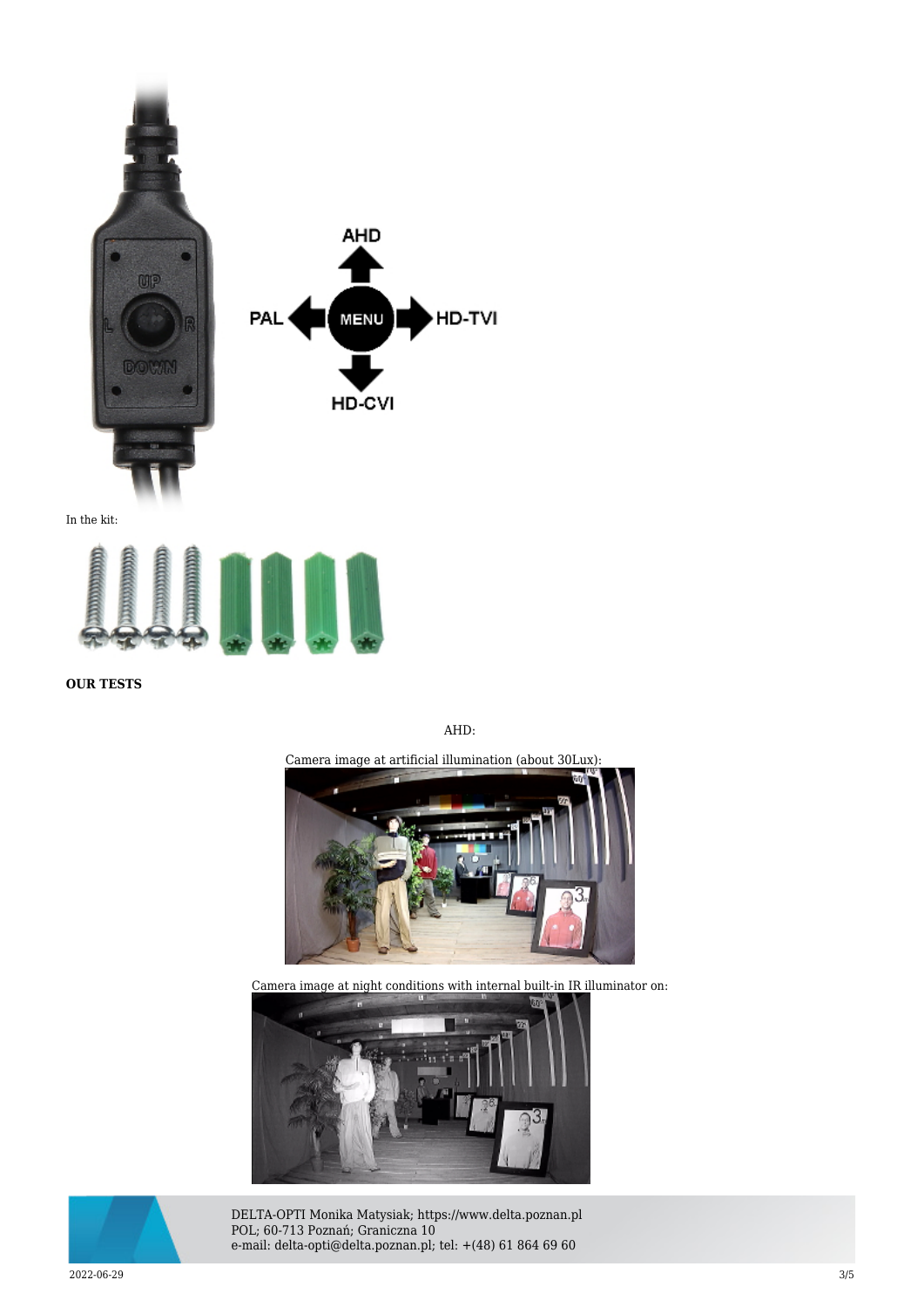[Camera image at direct strong light opposite to camera:](https://sklep.delta.poznan.pl/obrazki1/apti-h24v2-36w_ahd_img12_d.jpg) 



HD-CVI:

Camera image at artificial illumination (about 30Lux):



Camera image at night conditions with internal built-in IR illuminator on:



Camera image at direct strong light opposite to camera:



HD-TVI:



DELTA-OPTI Monika Matysiak; https://www.delta.poznan.pl POL; 60-713 Poznań; Graniczna 10 e-mail: delta-opti@delta.poznan.pl; tel: +(48) 61 864 69 60

2022-06-29 4/5